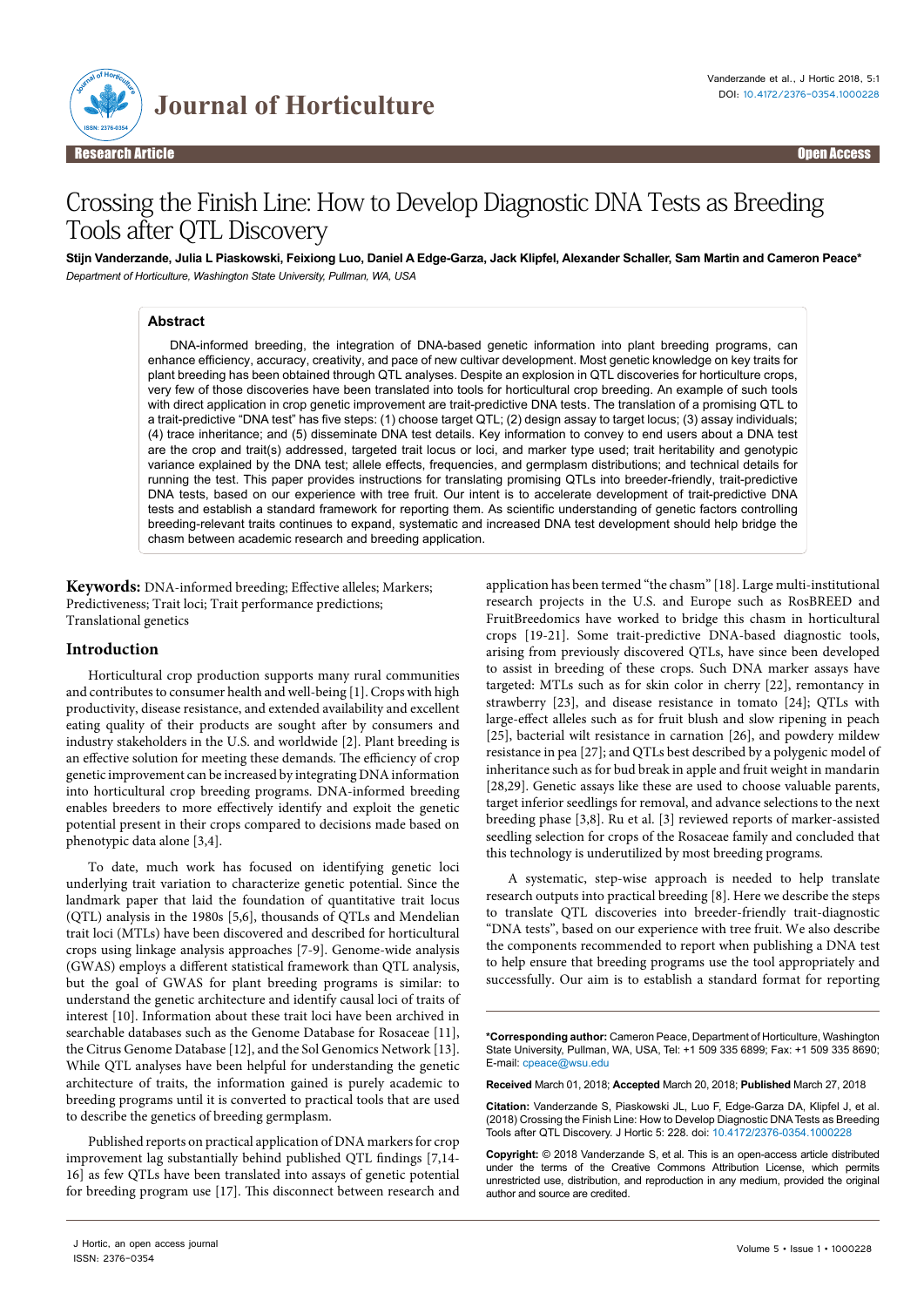DNA tests to support the adoption and routine application of DNAinformed breeding for horticultural crops. DNA tests are distinguished here from other types of genetic assays that are not trait-predictive and locus-specific (Table 1).

# **DNA Test Components**

A DNA test consists of four major pieces of information to be assembled for breeding utility. These four parts (below) inform users of what the DNA test targets, how well it does so, and how to run it.

## **Operational context**

Breeders need to know the context in which an available test is relevant: the crop and trait addressed, the locus target(s), and the marker type used. A lasting name for each test helpfully includes many of these features for clear communication among breeders, allied scientists, and service providers. A single DNA test can address multiple traits, can contain multiple markers, and a single trait can be served by multiple DNA tests. For example, both apple skin color (degree of blush coverage) and Type 1 red flesh are addressed by the DNA test Md-Rf-SSR where Md = *Malus* × *domestica*, the *Rf* locus is a QTL for skin color and an SSR targets a microsatellite motif within the QTL [3,31]. The apple acidity test Md-Ma×A-Acidity is served by three DNA markers (Md-Ma-indel, Md-LG8a-SSRa and Md-LG8a-SSRb), and multiple DNA tests exist for the *ACS* ethylene biosynthesis gene in apple, which targets storability (Md-ACS1SNPa, Md-ACS1SNPb, and Md-ACS-indel) [32]. Furthermore, the same traits might be targeted by similarly-named DNA tests in different crops. For example, Md-Rf-SSR, Ppe-R<sub>f</sub>-SSR, and Pav-R<sub>f</sub>-SSR are used to predict blush coverage of apple, peach, and sweet cherry, respectively [3,22,25].

## **Predictiveness**

Further details on the targeted trait locus/loci helps define how well the DNA test can be expected to predict trait performance, which informs deployment strategies. Critical parameters are broad-sense heritability of the trait, the one or more trait loci targeted by the test, the predictiveness of the test, and degree of additivity vs. dominance/ recessivity. Ru et al. [33] described how a DNA test's predictiveness (i.e., the proportion of a trait's genetic variation explained by the DNA test) can be used to determine its deployment strategy that optimizes genetic gain for single traits. DNA tests for which predictiveness is greater than broad-sense heritability of the associated trait are particularly effective for positive selection, in which individuals with the best allelic combination are targeted (parent selection) or retained (seedling selection), while the most beneficial use of DNA tests with a predictiveness lower than the heritability is for culling only the worst allelic combinations [33]. For example, the Md-ACS-indel test explains approximately 10% of the phenotypic variation for fruit firmness after storage across a range of germplasm [34], corresponding to a predictiveness of 20% as the heritability for fruit firmness in apple has been estimated at 44% [35]. Because the percent predictiveness of the test is lower than the percent Page 2 of 6

heritability of the trait, only culling individuals that carry two negative alleles (worst allelic combination) is advised.

## **Allelic variation**

Describing the particular alleles expected to be revealed by a DNA test spans the final gap between possible and actual. Pertinent information on these "effective alleles" includes their predicted effects on the final trait level alone and in observed combinations, their expected frequency in evaluated germplasm, and genotypes (allelic combinations) of standard or example germplasm individuals. For example, the peach DNA test for fruit skin blush, Ppe-R<sub>f</sub>-SSR, is reported to detect five effective alleles: amplicon lengths of 395, 397, 399, 401, and 403 bp each associated with either high, medium, or low blush coverage in peach fruit [25]. Including the genotypes for established cultivars is helpful for placing DNA test results in context, avoiding duplication of work, and providing examples of experimental controls for labs. Providing information on germplasm used to calculate the allele effects indicates to users on which material the DNA test can be applied and for which material further confirmation is needed. For example, Pav-R<sub>f</sub>-SSR was confirmed in germplasm representing U.S. sweet cherry breeding material and could differentiate accurately fruit color in more than 95% of the germplasm evaluated [2]; confirmation of the DNA test's predictiveness would be needed in European or Chinese breeding germplasm.

## **Technical details**

Genotyping laboratories need to know enough information to run a DNA test. Key details are the genetic marker type(s), primer or probe sequences, PCR conditions, suitable genotyping platforms, and explanations on how to score results. In published DNA tests [24,27,36- 39], this component is one of the most consistently reported aspects. Including additional details, such as the amenability to multiplexing PCR reactions, can also be helpful.

## **Developing DNA tests**

## **Step 1: Choose target QTL**

The first step is to decide which QTL(s) to target, according to breeding relevance of the associated phenotypic contrast (Figure 1). Chosen traits for DNA test development must be priorities of breeding programs. For example, disease resistance and fruit quality traits, such as apple scab, blue mold, and fire blight resistance and fruit acidity and texture are priorities of U.S. apple breeding programs [40-43]. Further considerations are the broad-sense heritability of the associated trait, the proportion of genotypic variance of the trait explained by the QTL, and the ease of phenotyping the trait. Ideally, QTLs considered for DNA test development explain a reasonably high proportion of the observed genotypic and phenotypic variance [17,33]. QTLs can still be valuable when heritability is low and one or more QTLs explain most of that heritability [33]. As heritability increases, phenotypic data can predict genetic potential more accurately than genotypic data, assuming high

| Term                               | <b>Definition</b>                                                                                                                  | Trait-predictive? | Locus-specific?                |
|------------------------------------|------------------------------------------------------------------------------------------------------------------------------------|-------------------|--------------------------------|
| DNA test                           | A locus-specific, trait-predictive DNA-based diagnostic assay of breeding<br>relevance, targeting one or a few trait loci          | Yes               | Yes                            |
| DNA fingerprinting panel/set/assay | Several trait-neutral DNA markers used for purposes of identity/relatedness                                                        | No                | Can be, if not genome-<br>wide |
| DNA profiling assay                | Many DNA markers with a known distribution across the genome used for<br>purposes of identity/relatedness and/or trait predictions | Can be            | No                             |

**Table 1:** Terminology – DNA tests and their counterparts. DNA fingerprinting [30] assays are for identity/relatedness "characterization" applications rather than traitpredictive "evaluation"; DNA profiling assays involve numerous DNA markers that are genome-wide rather than targeting just one or a few specific loci, for characterization or evaluation purposes [8].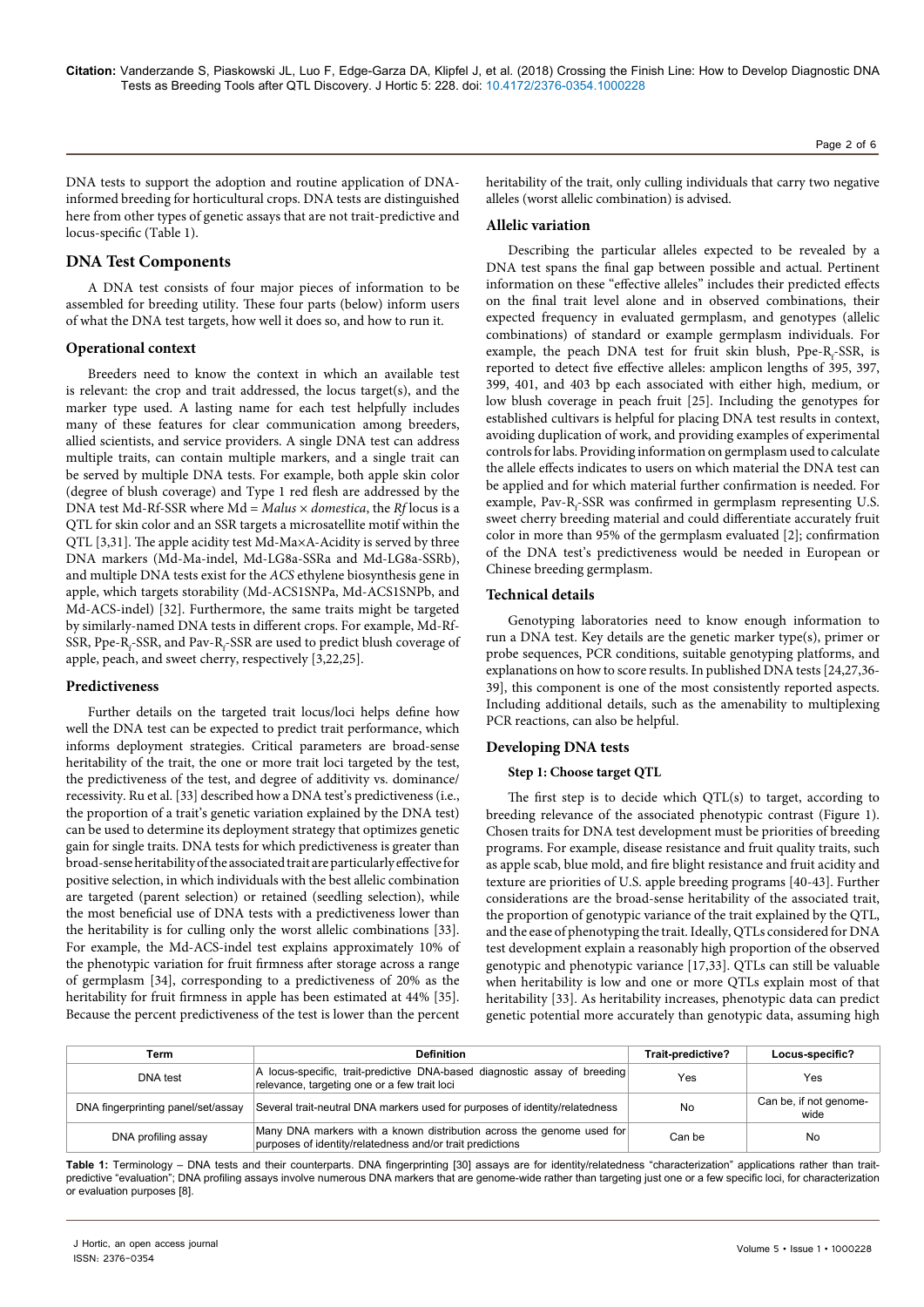

correlation between the trait and marker [33,42]. DNA tests can be used as an alternative when the trait is difficult to measure or is only expressed after a long period, e.g., fruit quality traits in trees with a long juvenility period. Another consideration is the QTL's reliability, determined by accuracy of the phenotypic data used to detect and characterize it and the QTL's stability across years, locations, and germplasm. Finally, the germplasm in which the QTL was discovered should be relevant for breeding programs.

## **Step 2: Design assay to target locus**

The second step is to develop a DNA marker or set of markers that can capture the QTL's high-value differences in genetic potential. A marker type that suits the genotyping platform of available service providers is chosen. Most DNA tests for rosaceous crops are based on simple PCR-based markers such as simple sequence repeats (SSRs) and sequence-characterized amplified regions (SCARs), although SNP-based tests are becoming popular [8]. The main criterion for breeders to choose which marker type to use is the cost: simple PCR tests (SSRs and SCARs) tend to be cheaper, robust to DNA extracts obtained cheaply and rapidly, and versatile to running DNA tests sequentially – thereby enabling a breeder to avoid paying for many DNA tests run simultaneously [43]. PCR-based markers also allow the detection of more than two alleles whereas SNP-based tests are biallelic. Where many alleles exist, each with their specific effect, a single PCR-based test can be developed to distinguish them whereas multiple SNPs are needed to correctly identify the alleles present. For trait loci with a limited number of effect classes, for example disease resistant vs. susceptible phenotypes, one or a few SNPs should be adequate. With the cost of SNP-based assays decreasing, running multiple SNPs can become as cheap as single PCR-based marker DNA tests. Finally, breeders must consider the genotyping platforms offered by their DNA-based diagnostics service provider [8].

Where SSRs or SCARs are the marker type of choice, DNA sequence data around the locus needs to be obtained. For rosaceous crops, such sequences can be downloaded from the Genome Database for Rosaceae [11]. A 100-kb region flanking the QTL is often sufficient to find polymorphisms associated with target phenotypic contrasts.

For highly heterozygous crops such as apple, insertion-deletion (indel) sequence variation can be found by comparing alleles of the reference genome or resequence data of other germplasm individuals. SSRs are an alternative, especially where more than two effective alleles are expected. Ideally, microsatellite motifs of two or more nucleotides repeated 10 to 35 times are targeted because they are likely to contain polymorphism among germplasm and result in readily-distinguishable alleles. Once several indels or microsatellites have been found, primers are designed for multiple such targets to increase the chance that at least one provides the necessary functionality. For example, Sandefur et al. [25] designed 11 primer pairs during the development of Ppe-Rf-SSR. When designing primers, we recommend BLASTing the primer sequences to ensure genomic specificity of amplification [22,25], including a CG clamp of at least 2 bp to improve annealing, and positioning the primers so that amplicon sizes are amenable to multiplexing with existing DNA tests.

## **Step 3: Try markers on germplasm**

A set of individuals representing the range of QTL alleles of interest should be checked with each candidate DNA test to determine which of its alleles are associated with which QTL alleles. Candidate DNA tests confirmed to readily detect and distinguish target QTL alleles are then run on a larger set of individuals to identify all alleles present, their frequencies, and their distributions in breeding germplasm. For DNA tests obtained from the literature, those alleles present in material relevant to the breeding program should be confirmed. This confirmation on target breeding germplasm ideally uses unselected offspring representing important parents to avoid selection bias [31- 33]. The advantage of this strategy, using multiple, pedigree-connected families, is that allele effects can be determined in various genetic backgrounds [8].

## **Step 4: Trace inheritance**

The penultimate step is to estimate the genotypic and phenotypic variance explained by the test and obtain trait predictions for alleles and allelic combinations. For categorical traits controlled by a single locus with one allele having complete dominance, mathematical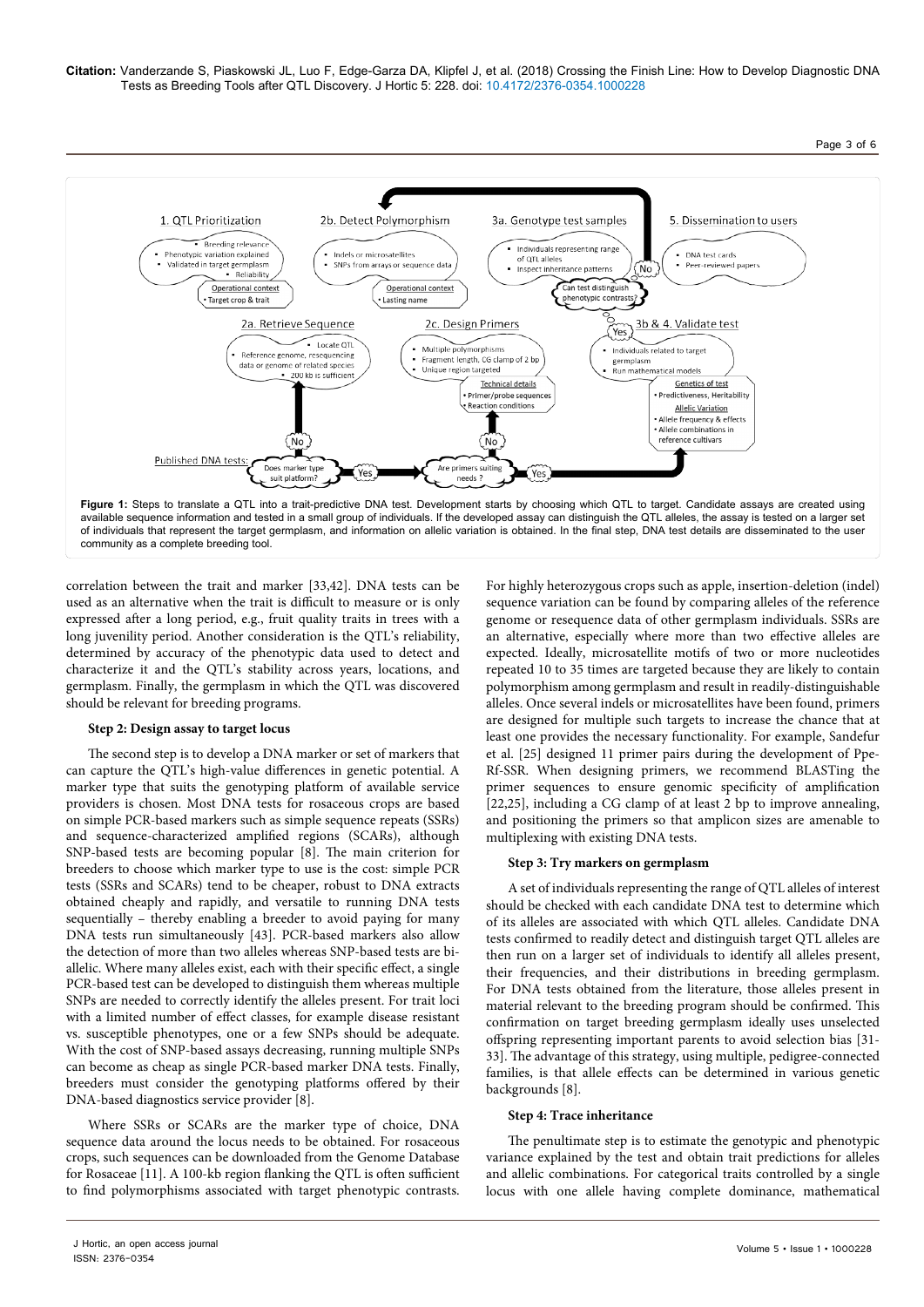Page 4 of 6

modeling might not be necessary. Examples include cherry skin color and Mendel's round vs. wrinkled peas [22,44]. However, most models of genetic inheritance are more complicated, involving many loci and traits that vary quantitatively.

For quantitative traits, fixed-effect linear models like regression and ANOVA can be used for estimating allelic effects [45-48]. However, fixed-effect linear models do not include genetic background, i.e., additional genotypic effects not accounted for by the assayed loci. As a result, caution should be exercised when extrapolating trait predictions from a DNA test to populations with different allelic composition. Mixed models are an alternative that can account for missing data, genetic background, and related populations. In the mixed model, a relationship matrix is constructed to account for relatedness among individuals in the population [49,50]. A variance component capturing non-target genotypic variance is included in the model. The DNA test can be estimated as a fixed effect or random effect [51]. If it is included as a random effect, the variance of that component is estimated, which is useful for understanding the proportion of phenotypic variance explained by a single DNA test [52]. The random-effects model also allows for the inclusion of other unobserved alleles, a common occurrence when using haplotypes for defining alleles. Incorporating background effects is a key component to understanding the marginal contribution of a DNA test to the trait performance of an individual.

## **Step 5: Disseminate DNA test details**

The final step is to share DNA tests with the user community. The four components described above are collated and made accessible. The RosBREED project has assembled DNA test components for more than a dozen DNA tests in the form of "DNA test cards" [8]. DNA test cards provide breeders with DNA test details in a consistent, doublesided, handout format that can be readily updated [8]. DNA tests can also be reported as peer-reviewed journal publications: Sandefur et al. [22,25] are two examples, each describing a DNA test including all four information components to support effective test deployment. A list of reported apple DNA tests that included enough information to be counted as DNA tests was collated in Evans and Peace [12]. The equivalent for peach and sweet cherry can be found in Tables 2 and 3, respectively.

Further steps can be taken, during or after DNA test development; to maximize the positive impact each new DNA test has on breeding programs. Costs of deploying DNA tests, whether using in-house or commercial diagnostics services, can be compared to costs of phenotype-based selection methods. Some crop research communities have online cost-effectiveness tools that provide quick comparisons (e.g., [43]). Decision-support tools that model the genetic gain achievable from a DNA test's deployment can also be used to compare alternative deployment strategies

## **Remaining steps to application**

For routine translation of discovered QTLs into practical and accessible DNA tests for plant breeding, we recommend a collaborative approach to assemble and leverage knowledge bases effectively. The areas of expertise most essential to a translational genetics team are:

- Fluency with the conceptual and operational components of breeding for a specific breeding program as well as the crop of interest. As a result, planned deliverables will be based on actual rather than perceived demand. Breeders themselves should be part of the team.
- Familiarity with the current and historical germplasm of the crop, including a working knowledge of close and distant

| <b>Trait</b>                     | Locus/loci | Marker<br>type(s) | MTL or<br>QTL | Reference |  |  |  |
|----------------------------------|------------|-------------------|---------------|-----------|--|--|--|
| <b>Biotic resistance</b>         |            |                   |               |           |  |  |  |
| root-knot nematode<br>resistance | Mi         | <b>CAPS</b>       | <b>MTL</b>    | $[53]$    |  |  |  |
| Phenology                        |            |                   |               |           |  |  |  |
|                                  | Sr         | <b>SSR</b>        | <b>MTL</b>    | [36]      |  |  |  |
| slow ripening                    | LG4        | SSR               | <b>MTL</b>    | $[54]$    |  |  |  |
| Fruit quality                    |            |                   |               |           |  |  |  |
| skin blush                       | Rf         | SNP, SSR          | <b>MTL</b>    | $[25]$    |  |  |  |
| red skin color<br>suppression    | Н          | <b>SSR</b>        | <b>MTL</b>    | $[55]$    |  |  |  |
| fruit shape                      | S          | <b>SSR</b>        | <b>MTL</b>    | [56]      |  |  |  |
| skin pubescence                  | G          | <b>SNP</b>        | <b>MTL</b>    | $[57]$    |  |  |  |
| flesh color                      | Υ          | <b>SSR</b>        | <b>MTL</b>    | [58]      |  |  |  |
| fruit texture                    | $F-M$      | <b>SCAR</b>       | <b>MTL</b>    | $[59]$    |  |  |  |
| fruit acidity                    | D          | <b>SNP</b>        | <b>MTL</b>    | [38, 60]  |  |  |  |

**Table 2**: Locus-specific, trait performance-predictive DNA tests available for peach.

| Trait                   | Locus/loci           | Marker type(s) | <b>MTL or QTL</b> | Reference |  |  |
|-------------------------|----------------------|----------------|-------------------|-----------|--|--|
| Productivity            |                      |                |                   |           |  |  |
| self-fertility          | S                    | <b>SCAR</b>    | <b>MTL</b>        | [61]      |  |  |
| cross-<br>compatibility | S                    | <b>SCAR</b>    | <b>MTL</b>        | $[39]$    |  |  |
| Fruit quality           |                      |                |                   |           |  |  |
| fruit color             | Rf, PavMYB10         | <b>SNP</b>     | <b>MTL</b>        | [22, 62]  |  |  |
| fruit size              | Various,<br>PavCNR12 | SSR, SNP       | OTL               | [63, 64]  |  |  |

**Table 3**: Locus-specific, trait performance-predictive DNA tests available for sweet cherry.

pedigree connections among all individuals.

- • Genetics skills in tracing inheritance of alleles and in understanding the key features of discovered QTLs such as the meaning and repercussions of the genotypic variance explained by a DNA test.
- Laboratory skills to conduct the DNA test development steps described earlier. Knowledge of current genotyping platforms and awareness of upcoming technological developments is also required.

## **Conclusion**

QTL discovery does not automatically lead to practical breeding tools. QTLs need to be converted into DNA tests and important components described, including the crop and trait(s) addressed, targeted trait locus or loci, and marker type used; trait heritability and genotypic variance explained by the DNA test; allele effects, frequencies, and germplasm distributions; and technical details for running the test. As scientific understanding of the genetic factors controlling breedingrelevant traits continues to expand, systematic and increased DNA test development, as described here, should help bridge the chasm between academic research and breeding application.

#### **Acknowledgements**

We thank WSU PhD graduate Paul Sandefur for advances made in his project on DNA test development across several tree fruit crops. This work was supported by the Washington Tree Fruit Research Commission, USDA's National Institute of Food and Agriculture (NIFA)–Specialty Crop Research Initiative projects "RosBREED: Enabling Marker-Assisted Breeding in Rosaceae" (2009-51181- 05808) and "RosBREED: Combining Disease Resistance and Horticultural Quality in New Rosaceous Cultivars" (2014-51181-22378), and USDA NIFA Hatch projects 0211277 and 1014919.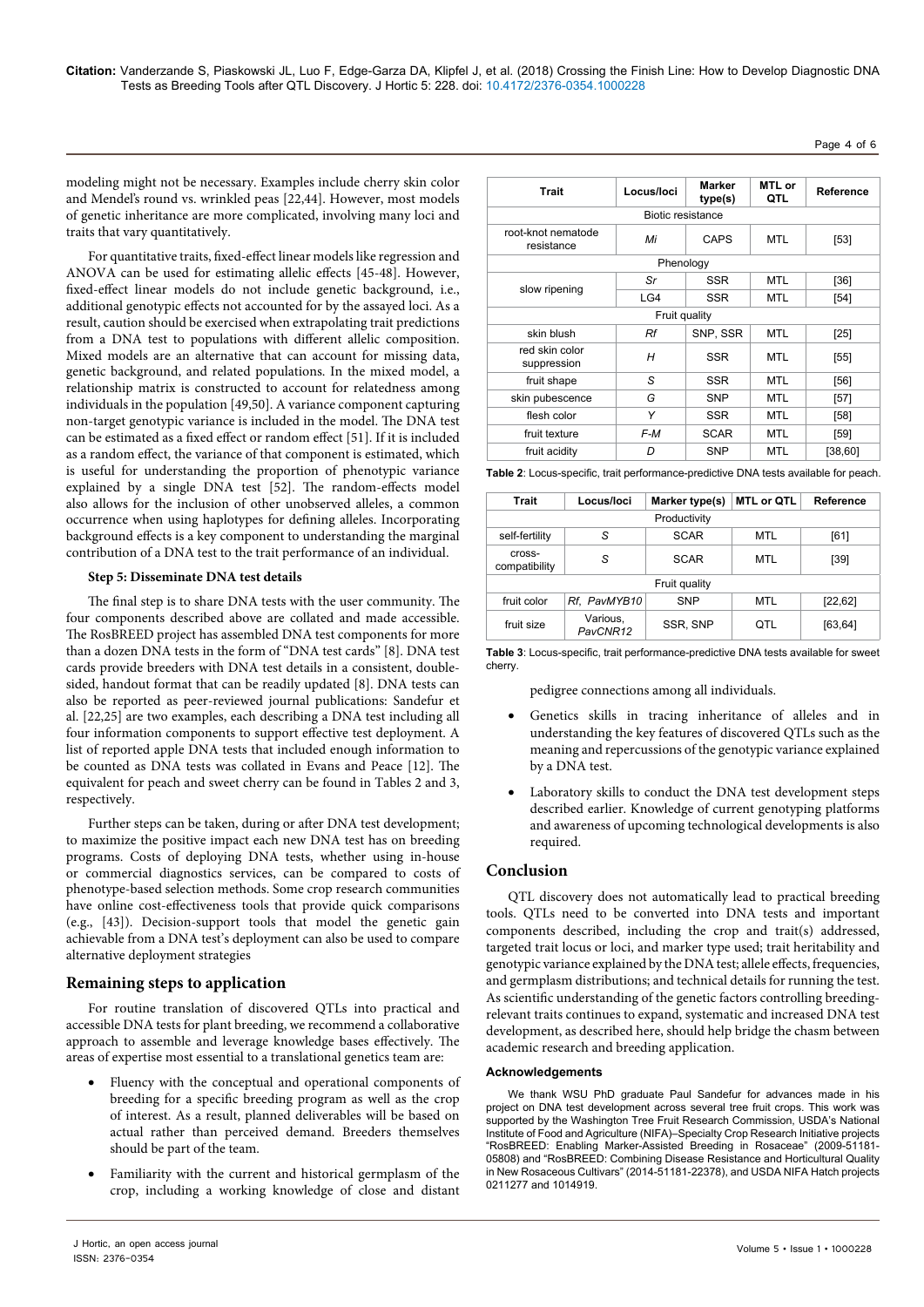**Citation:** Vanderzande S, Piaskowski JL, Luo F, Edge-Garza DA, Klipfel J, et al. (2018) Crossing the Finish Line: How to Develop Diagnostic DNA Tests as Breeding Tools after QTL Discovery. J Hortic 5: 228. doi: 10.4172/2376-0354.1000228

Page 5 of 6

#### **References**

- 1. [Hummer K, Janick J \(2009\) Rosaceae: taxonomy, economic importance,](https://doi.org/10.1007/978-0-387-77491-6_1) [genomics. Ch 1 in: Folta K, Gardiner S \(eds\) Genetics and Genomics of](https://doi.org/10.1007/978-0-387-77491-6_1) [Rosaceae. Springer-Verlag, New York, pp: 1-17](https://doi.org/10.1007/978-0-387-77491-6_1).
- 2. [Gallardo RK, Li H, McCracken V, Luby J, McFerson JR \(2015\) Market](https://doi.org/10.1002/agr.21396) [intermediaries' willingness to pay for apple, peach, cherry, and strawberry](https://doi.org/10.1002/agr.21396) [quality attributes. Agribusiness 31: 259-280](https://doi.org/10.1002/agr.21396).
- 3. [Ru S, Main D, Evans K, Peace C \(2015\) Current applications, challenges,](https://doi.org/10.1007/s11295-015-0834-5) [and perspectives of marker-assisted seedling selection in Rosaceae tree fruit](https://doi.org/10.1007/s11295-015-0834-5) [breeding. Tree Genet Genomes 11: 8](https://doi.org/10.1007/s11295-015-0834-5).
- 4. [Tartarini S, Sansavini S, Vinatzer B, Gennari F, Domizi C \(2000\) Efficiency of](https://doi.org/10.17660/actahortic.2000.538.96) [marker assisted selection \(MAS\) for the](https://doi.org/10.17660/actahortic.2000.538.96) *Vf* scab resistance gene. Acta Hortic [538: 549-552](https://doi.org/10.17660/actahortic.2000.538.96).
- 5. [Lander ES, Botstein D \(1989\) Mapping mendelian factors underlying](http://www.genetics.org/content/121/1/185) [quantitative traits using RFLP linkage maps. Genetics 121: 185-199](http://www.genetics.org/content/121/1/185).
- 6. [Churchill GA \(2016\) Eric Lander and David Botstein on mapping quantitative](https://doi.org/10.1534/genetics.116.189803) [traits. Genetics 203: 1.](https://doi.org/10.1534/genetics.116.189803)
- 7. [Xu Y, Crouch JH \(2008\) Marker-assisted selection in plant breeding: from](https://doi.org/10.2135/cropsci2007.04.0191) [publications to practice. Crop Sci 48: 391-407](https://doi.org/10.2135/cropsci2007.04.0191).
- 8. [Peace CP \(2017\) DNA-informed breeding of rosaceous crops: promises,](https://doi.org/10.1038/hortres.2017.6) [progress and prospects. Hortic Res 4: 17006.](https://doi.org/10.1038/hortres.2017.6)
- 9. [Salazar JA, Ruiz D, Campoy JA, Salazar JA, Ruiz D, et al. \(2014\) Quantitative](https://doi.org/10.1007/s11105-013-0643-7) [trait loci \(QTL\) and Mendelian trait loci \(MTL\) analysis in](https://doi.org/10.1007/s11105-013-0643-7) *Prunus*: a breeding [perspective and beyond. Plant Mol Biol Report 32: 1-18](https://doi.org/10.1007/s11105-013-0643-7).
- 10. Bush WS, Moore JH (2012) Genome-wide association studies. PLoS Comput Biol 8: e1002822.
- 11. [Jung S, Ficklin SP, Lee T, Cheng CH, Blenda A, et al. \(2014\) The Genome](https://doi.org/10.1093/nar/gkm803) [Database for Rosaceae \(GDR\): Year 10 update. Nucleic Acids Res 42: D1237-](https://doi.org/10.1093/nar/gkm803) [1244](https://doi.org/10.1093/nar/gkm803).
- 12. Humann J, Piaskowski J, Jung S, Cheng CH, Lee T, et al. (2017) Resources in the Citrus Genome Database that enable basic, translational, and applied research. J Citrus Pathology p: 20.
- 13. [Fernandez-Pozo N, Menda N, Edwards JD, Saha S, Tecle IY, et al. \(2015\)](https://doi.org/10.1093/nar/gku1195) [The Sol Genomics Network \(SGN\)--from genotype to phenotype to breeding.](https://doi.org/10.1093/nar/gku1195) [Nucleic Acids Res 43: D1036-1041](https://doi.org/10.1093/nar/gku1195).
- 14. [Fukino N, Kawazu Y \(2016\) DNA markers in Cucurbitaceae breeding. In:](https://doi.org/10.1007/978-3-662-48535-4_5) [Ezura H, Ariizumi T, Garcia-Mas J, Rose J \(eds\) Functional Genomics and](https://doi.org/10.1007/978-3-662-48535-4_5) [Biotechnology in Solanaceae and Cucurbitaceae Crops. Springer Berlin](https://doi.org/10.1007/978-3-662-48535-4_5) [Heidelberg, Berlin, Heidelberg, pp: 59-74.](https://doi.org/10.1007/978-3-662-48535-4_5)
- 15. [Fukuoka H \(2016\) DNA markers in Solanaceae breeding. In: Ezura H, Ariizumi](https://doi.org/10.1007/978-3-662-48535-4_4) [T, Garcia-Mas J, Rose J \(eds\) Functional Genomics and Biotechnology in](https://doi.org/10.1007/978-3-662-48535-4_4) [Solanaceae and Cucurbitaceae Crops. Springer Berlin Heidelberg, Berlin,](https://doi.org/10.1007/978-3-662-48535-4_4) [Heidelberg, pp: 43-58](https://doi.org/10.1007/978-3-662-48535-4_4).
- 16. Omura M, Shimada T (2016) Citrus breeding, genetics and genomics in Japan. Breed Sci 66: 3-17.
- 17. [Evans K, Peace C \(2017\) Advances in marker-assisted breeding of apples. Ch](https://doi.org/10.19103/as.2016.0017.09) [8 in: Evans K \(ed\) Achieving Sustainable Cultivation of Apples. Burleigh Dodds](https://doi.org/10.19103/as.2016.0017.09) [Science Publishing, London, pp: 165-194.](https://doi.org/10.19103/as.2016.0017.09)
- 18. [Bliss FA \(2010\) Marker-assisted breeding in horticultural crops. Acta Hortic](https://doi.org/10.17660/actahortic.2010.859.40) [859: 339-350](https://doi.org/10.17660/actahortic.2010.859.40).
- 19. [Iezzoni A, Weebadde C, Luby J, Chengyan Yue, E van de Weg, et al. \(2010\)](https://doi.org/10.17660/actahortic.2010.859.47) [RosBREED: Enabling marker-assisted breeding in Rosaceae. Acta Hortic 859:](https://doi.org/10.17660/actahortic.2010.859.47) [389-394.](https://doi.org/10.17660/actahortic.2010.859.47)
- 20. [Laurens F, Aranzana MJ, Arús P, Bassi D, Bonany J, et al. \(2010\) Review](https://doi.org/10.17660/actahortic.2012.929.12) [of fruit genetics and breeding programmes and a new European initiative to](https://doi.org/10.17660/actahortic.2012.929.12) [increase fruit breeding efficiency. Acta Hortic 929: 95-102](https://doi.org/10.17660/actahortic.2012.929.12).
- 21. Iezzoni A, Peace C (2014) You asked, we listened. RosBREED Q. Newsl 5: 1-2.
- 22. [Sandefur P, Oraguzie N, Peace C \(2016\) A DNA test for routine prediction in](https://doi.org/10.1007/s11032-016-0458-y) [breeding of sweet cherry fruit color, Pav-R f -SSR. Mol Breed 36: 1-11.](https://doi.org/10.1007/s11032-016-0458-y)
- 23. [Roach JA, Verma S, Peres NA, Jamieson AR, van de Weg WE, et al.](https://doi.org/10.1007/s00122-016-2695-1) (2016) *FaRXf1*[: a locus conferring resistance to angular leaf spot caused by](https://doi.org/10.1007/s00122-016-2695-1) *Xanthomonas fragariae* [in octoploid strawberry. Theor Appl Genet 129: 1191-](https://doi.org/10.1007/s00122-016-2695-1) [1201.](https://doi.org/10.1007/s00122-016-2695-1)
- 24. [Arens P, Mansilla C, Deinum D, Cavellini L, Moretti A, et al. \(2010\) Development](https://doi.org/10.1007/s00122-009-1183-2)  [and evaluation of robust molecular markers linked to disease resistance in](https://doi.org/10.1007/s00122-009-1183-2)  [tomato for distinctness, uniformity and stability testing. Theor Appl Genet 120:](https://doi.org/10.1007/s00122-009-1183-2)  [655-664.](https://doi.org/10.1007/s00122-009-1183-2)
- 25. [Sandefur P, Frett T, Clark J, Gasic K, Peace C \(2017\) A DNA test for routine](https://doi.org/10.1007/s11032-016-0615-3)  prediction in breeding of peach blush, Ppe-R<sub>f</sub>-SSR. Mol Breed 37: 11.
- 26. [Yagi M \(2013\) Application of DNA markers for breeding carnations resistant to](https://doi.org/10.6090/jarq.47.29)  [bacterial wilt. Jpn Agric Res Q 47: 29-35](https://doi.org/10.6090/jarq.47.29).
- 27. [Ma Y, Coyne CJ, Main D, Pavan S, Sun S, et al. \(2017\) Development and](https://doi.org/10.1007/s11032-017-0740-7)  [validation of breeder-friendly KASPar markers for](https://doi.org/10.1007/s11032-017-0740-7) *er1*, a powdery mildew [resistance gene in pea \(](https://doi.org/10.1007/s11032-017-0740-7)*Pisum sativum* L.). Mol Breed 37: 151.
- 28. [Allard A, Bink MCAM, Martinez S, Kelner JJ, Legave JM, et al. \(2016\) Detecting](https://doi.org/10.1093/jxb/erw130)  [QTLs and putative candidate genes involved in budbreak and flowering time in](https://doi.org/10.1093/jxb/erw130)  [an apple multiparental population. J Exp Bot 67: 2875-2888.](https://doi.org/10.1093/jxb/erw130)
- 29. [Yu Y, Chen C, Gmitter FG \(2016\) QTL mapping of mandarin \(](https://doi.org/10.1007/s11295-016-1034-7)*Citrus reticulata*) [fruit characters using high-throughput SNP markers. Tree Genet Genomes 12:](https://doi.org/10.1007/s11295-016-1034-7)  [77](https://doi.org/10.1007/s11295-016-1034-7).
- 30. Jeffreys AJ (2005) Genetic fingerprinting. Nat Med 11: 1035-1039.
- 31. Powell A, Sandefur P, Verma S, Evans K, Peace C (2014) The power of two: Maximizing predictive strength in breeding for apple acidity by combining DNA tests. In: Program and Abstracts, 7<sup>th</sup> International Rosaceae Genomics Conference. Washington State University, Pullman, WA.
- 32. Baumgartner IO, Kellerhals M, Costa F, Dondini L, Pagliarani G, et al. (2016) Development of SNP-based assays for disease resistance and fruit quality traits in apple (*Malus* × *domestica* Borkh.) and validation in breeding pilot studies. Tree Genet Genomes 12: 35.
- 33. [Ru S, Hardner C, Carter PA, Evans K, Main D, et al. \(2016\) Modeling of](https://doi.org/10.1038/hortres.2016.15)  [genetic gain for single traits from marker-assisted seedling selection in clonally](https://doi.org/10.1038/hortres.2016.15)  [propagated crops. Hortic Res 3: 16015.](https://doi.org/10.1038/hortres.2016.15)
- 34. [Oraguzie NC, Volz RK, Whitworth CJ, Bassett HC, Hall AJ, et al. \(2007\)](https://doi.org/10.1016/j.postharvbio.2006.12.013)  Influence of *Md-ACS1* [allelotype and harvest season within an apple](https://doi.org/10.1016/j.postharvbio.2006.12.013)  [germplasm collection on fruit softening during cold air storage. Postharvest Biol](https://doi.org/10.1016/j.postharvbio.2006.12.013)  [Techn 44: 212-219.](https://doi.org/10.1016/j.postharvbio.2006.12.013)
- 35. [Kouassi AB, Durel CE, Costa F, Tartarini S, van de Weg E, et al. \(2009\)](https://doi.org/10.1007/s11295-009-0217-x)  [Estimation of genetic parameters and prediction of breeding values for apple](https://doi.org/10.1007/s11295-009-0217-x)  [fruit-quality traits using pedigreed plant material in Europe. Tree Genet](https://doi.org/10.1007/s11295-009-0217-x)  [Genomes 5: 659-672.](https://doi.org/10.1007/s11295-009-0217-x)
- 36. [Eduardo I, Picañol R, Rojas E, Batlle I, Howad W, et al. \(2015\) Mapping of](https://doi.org/10.1007/s10681-015-1445-9)  [a major gene for the slow ripening character in peach: co-location with the](https://doi.org/10.1007/s10681-015-1445-9)  [maturity date gene and development of a candidate gene-based diagnostic](https://doi.org/10.1007/s10681-015-1445-9)  [marker for its selection. Euphytica 205: 627-636.](https://doi.org/10.1007/s10681-015-1445-9)
- 37. [De Franceschi P, Stegmeir T, Cabrera A, Van Der Knaap E, Rosyara UR, et al.](https://doi.org/10.1007/s11032-013-9872-6)  [\(2013\) Cell number regulator genes in](https://doi.org/10.1007/s11032-013-9872-6) *Prunus* provide candidate genes for the [control of fruit size in sweet and sour cherry. Mol Breed 32: 311-326.](https://doi.org/10.1007/s11032-013-9872-6)
- 38. [Wang Q, Wang L, Zhu G, Cao K, Fang W, et al. \(2016\) DNA marker-assisted](https://doi.org/10.1007/s10681-016-1709-z)  [evaluation of fruit acidity in diverse peach \(](https://doi.org/10.1007/s10681-016-1709-z)*Prunus persica*) germplasm. [Euphytica 210: 413-426.](https://doi.org/10.1007/s10681-016-1709-z)
- 39. Wünsch A, Hormaz JI (2004) *S*[-allele identification by PCR analysis in sweet](https://doi.org/10.1111/j.1439-0523.2004.00984.x)  [cherry cultivars. Plant Breed 123: 327-331](https://doi.org/10.1111/j.1439-0523.2004.00984.x).
- 40. [Gallardo K, Nguyen D, McCracken V, Yue C, Luby J, et al. \(2012\) An](https://doi.org/10.21273/hortsci12027-17)  [investigation of trait prioritization in rosaceous fruit breeding programs. Hort](https://doi.org/10.21273/hortsci12027-17)  [Sci 47: 771-776.](https://doi.org/10.21273/hortsci12027-17)
- 41. [Iezzoni A, Peace C, Main D, Bassil N, Coe M, et al. \(2015\) RosBREED2:](https://doi.org/10.17660/actahortic.2017.1172.20)  [progress and future plans to enable DNA-informed breeding in the Rosaceae.](https://doi.org/10.17660/actahortic.2017.1172.20)  [Acta Horticulturae 1172: 115-118.](https://doi.org/10.17660/actahortic.2017.1172.20)
- 42. Falconer D, Mackay T (1996) Quantitative Genetics. (4<sup>th</sup> Edn). Prentice Hall, New York.
- 43. [Edge-Garza DA, Luby JJ, Peace C \(2015\) Decision support for cost-efficient](https://doi.org/10.1007/s11032-015-0409-z)  [and logistically feasible marker-assisted seedling selection in fruit breeding.](https://doi.org/10.1007/s11032-015-0409-z)  [Mol Breed 35: 223.](https://doi.org/10.1007/s11032-015-0409-z)
- 44. Druery CT, William B (1901) Experiments in plant hybridization. J R Hortic Soc 26: 1-32.
- 45. Liu BH (1998) Statistical Genomics. CRC Press, Boca Raton.